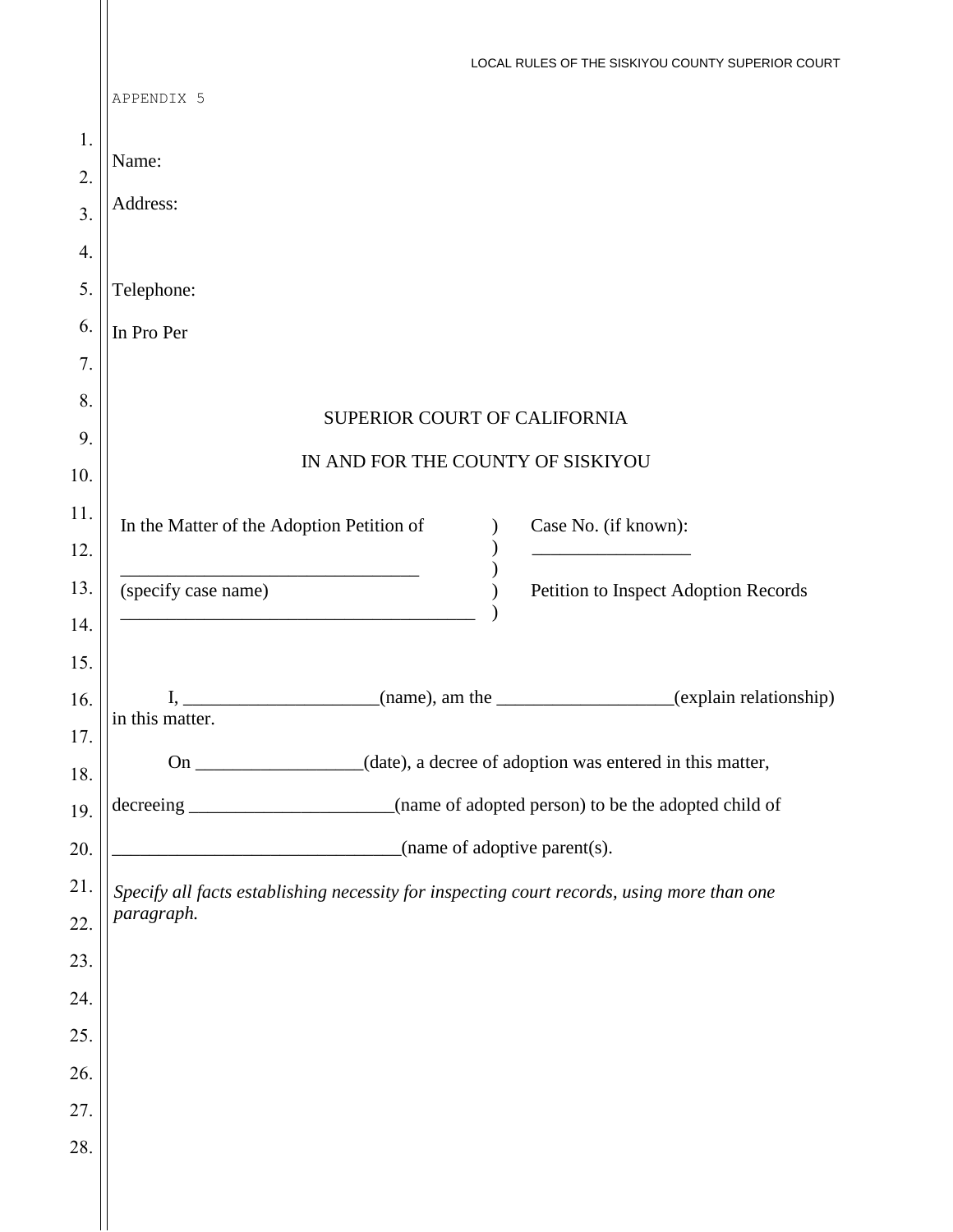| 1.               |                                                                                               |
|------------------|-----------------------------------------------------------------------------------------------|
| 2.               |                                                                                               |
| $\overline{3}$ . |                                                                                               |
| 4.               |                                                                                               |
| 5.               |                                                                                               |
| 6.               |                                                                                               |
| 7.               |                                                                                               |
| 8.               |                                                                                               |
| 9.               |                                                                                               |
| $10.$            |                                                                                               |
| 11.              |                                                                                               |
| 12.              |                                                                                               |
| 13.              |                                                                                               |
| 14.              |                                                                                               |
| 15.              |                                                                                               |
| 16.              |                                                                                               |
| 17.              |                                                                                               |
| $18.$            |                                                                                               |
| 19.              |                                                                                               |
| 20.              |                                                                                               |
| 21.              |                                                                                               |
| 22.              |                                                                                               |
| 23.              | court to allow inspection and copying by petitioner of the confidential court records in this |
| 24.              | matter,                                                                                       |
| 25.              | including the names of the birth parents.                                                     |
| 26.              |                                                                                               |
| 27.              | Date:                                                                                         |
| 28.              | (Signature of Petitioner)                                                                     |
|                  | <b>APPENDIX 5</b><br>PAGE 2 OF 4                                                              |
|                  |                                                                                               |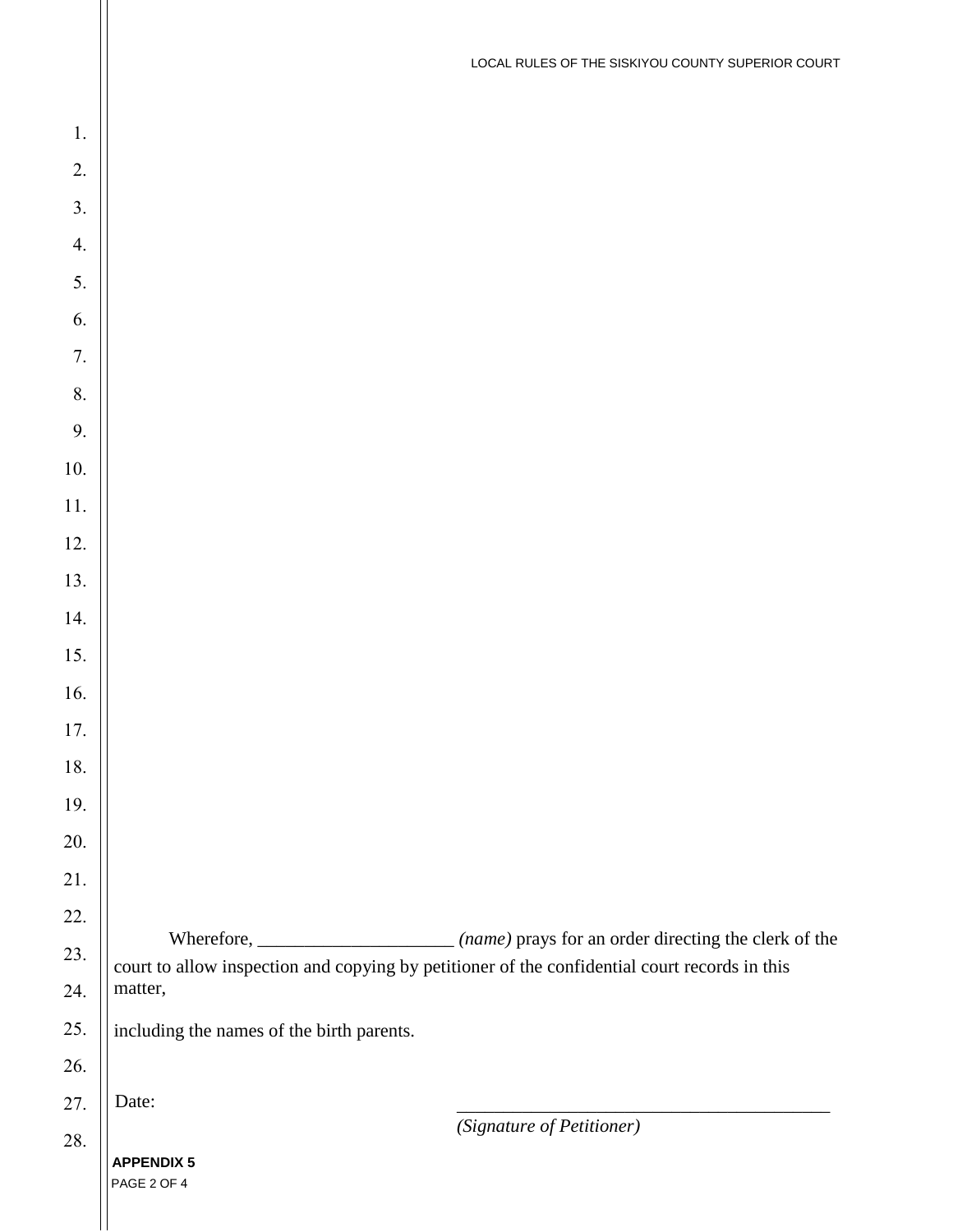|                  | LOCAL RULES OF THE SISKIYOU COUNTY SUPERIOR COURT                                                     |
|------------------|-------------------------------------------------------------------------------------------------------|
| $\mathbf{1}$     | <b>VERIFICATION</b>                                                                                   |
| $\overline{2}$   |                                                                                                       |
| $\mathfrak{Z}$   | read                                                                                                  |
| $\overline{4}$   | the foregoing petition and know the contents thereof. The same is true of my own knowledge,           |
| 5                | except as to matters therein alleged on information and belief, and as to those matters, I believe it |
| 6                | to                                                                                                    |
| $\boldsymbol{7}$ | be true.                                                                                              |
| $\,8\,$          |                                                                                                       |
| 9                | I declare under penalty of perjury under the Laws of the State of California that the                 |
| 10               | foregoing is true and correct.                                                                        |
| 11               |                                                                                                       |
| 12               |                                                                                                       |
| 13               | Date:<br>(Signature of Petitioner)                                                                    |
| 14               |                                                                                                       |
| 15               |                                                                                                       |
| 16               |                                                                                                       |
| 17               |                                                                                                       |
| 18               |                                                                                                       |
| 19               |                                                                                                       |
| $20\,$           |                                                                                                       |
| $21\,$           |                                                                                                       |
| $22\,$           |                                                                                                       |
| 23               |                                                                                                       |
| 24<br>25         |                                                                                                       |
| 26               |                                                                                                       |
| 27               |                                                                                                       |
| $28\,$           |                                                                                                       |
|                  |                                                                                                       |
|                  |                                                                                                       |